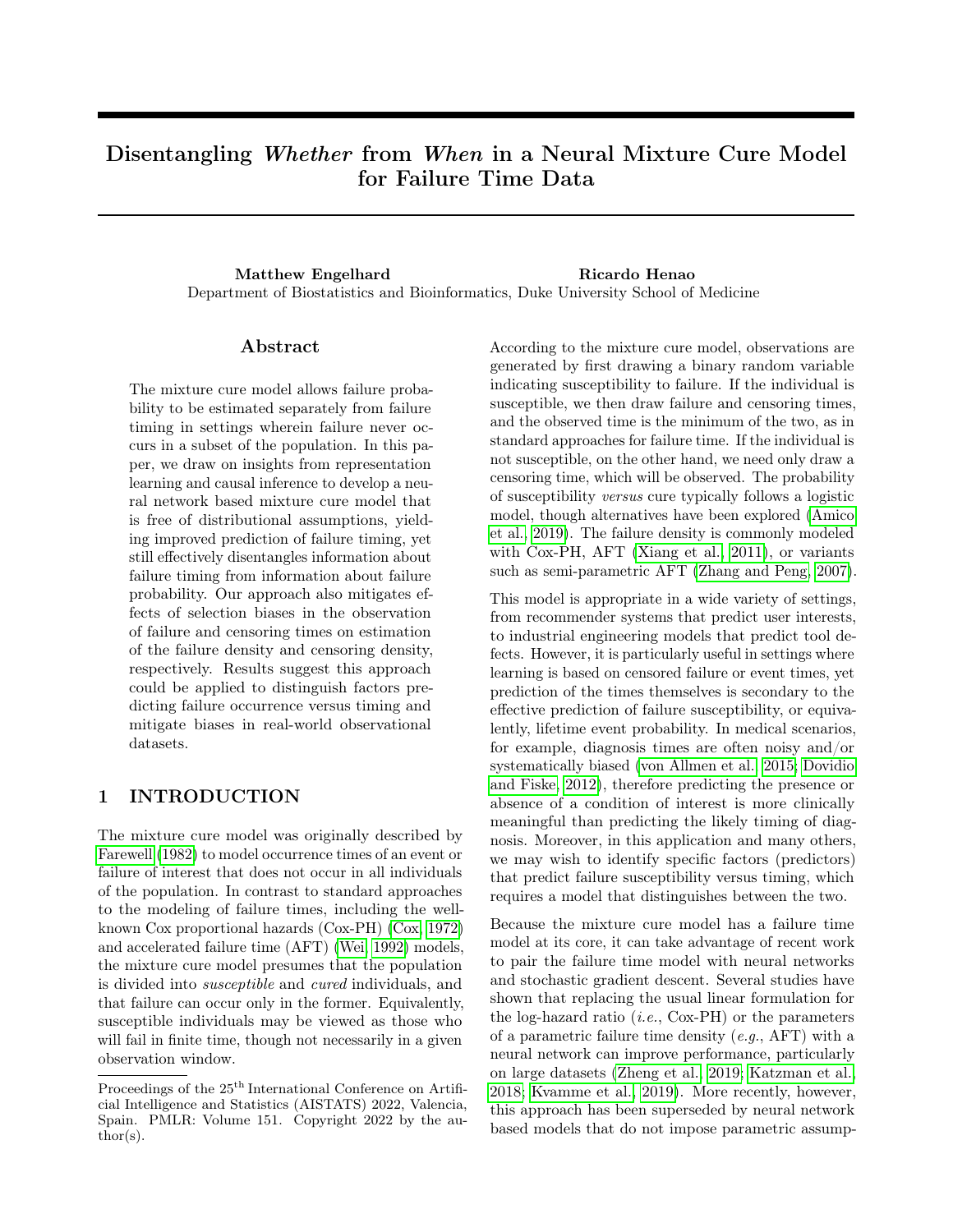tions on the form on the failure density [\(Ren et al.,](#page-8-11) [2019;](#page-8-11) [Lee et al., 2018;](#page-9-0) [Chapfuwa et al., 2018;](#page-9-1) [Tjandra](#page-9-2) [et al., 2021\)](#page-9-2).

Building on these developments, the first contribution of this work is to introduce a mixture cure model that is highly flexible in this same sense. Its flexibility allows our neural mixture cure (NMC) model to make more accurate failure time predictions, which in turn allows it to more accurately estimate failure susceptibility.

At the same time, however, this flexibility comes at a cost: the failure time prediction component of NMC can place arbitrary mass – including mass corresponding to the probability that a given individual is  $cured - at$  the end of the observation window, which in turn prevents us from distinguishing factors predicting failure timing from those affecting failure susceptibility.

Moreover, accurately modeling the failure density in this setting is challenging due to selection biases similar to those known to compromise prediction of individualized treatment effects from observational data. Specifically, selection biases in the observation of failure times results from the effects of features on censoring times and failure susceptibility, leading to poor prediction of failure times in affected regions of the domain.

To overcome these challenges, we draw on recent work in representation learning for causal inference shown to improve the accuracy of predicted treatment effects by balancing predictive features associated with treatment versus no treatment [\(Hassanpour and Greiner, 2019;](#page-9-3) [Assaad et al., 2021\)](#page-9-4).

In the same way, balancing features associated with susceptibility versus lack thereof is key to accurately predict both failure times and censoring times, which in turn improves prediction of event occurrence. So motivated, we propose the disentangled mixture cure model (DNMC) to improve the accuracy of failure time predictions via a learned representation in which effects of selection biases are reduced. By limiting information about failure susceptibility in the learned representation used to predict failure timing, this approach also allows factors predictive of the former to be easily distinguished from those predictive of the latter.

In summary, our contributions are as follows:

- Present a neural mixture cure (NMC) model free of strong parametric assumptions.
- Motivate, develop, and present a disentangled neural mixture cure (DNMC) model.
- Show that DNMC can identify features predicting failure timing, failure susceptibility, and both.
- Show that DNMC results in equal or better performance compared to alternative methods.
- Using risk of stroke as real-world scenario, show that DNMC identifies factors that differentially predict susceptibility versus timing.

All code needed to replicate our results is available at <https://github.com/mengelhard/dnmc>.

We begin by describing the existing mixture cure framework, then extend it to NMC and DNMC.

# 2 MIXTURE CURE MODEL

Consider triplets of random variables  $\{X, Y, S\}$ , where  $\mathbf{X} \in \mathcal{X} \subseteq \mathbb{R}^d$  is a d-dimensional feature vector,  $Y \in$  $(0, \infty)$  is an associated time, and  $S \in \{0, 1\}$  denotes whether  $Y$  is a failure time or a right-censoring time. Unlike the standard failure time model, the cure model further supposes that individuals may or may not be susceptible to failure, and that a latent variable  $E \in$  $\{0,1\}$  indicates their susceptibility or lack thereof. If  $E = 0$ , then the individual is *cured* and cannot fail.

| Variable         | Description                                |
|------------------|--------------------------------------------|
| $\boldsymbol{X}$ | $\overline{d}$ -dimensional feature vector |
| T                | failure time                               |
| C                | right-censoring time                       |
| V                | observed time                              |
| S                | indicates failure $(1)$ vs censoring $(0)$ |
| F,               | indicates susceptible $(1)$ vs cured $(0)$ |

Table 1: Definitions of Random Variables

Let  $T \in (0,\infty)$  and  $C \in (0,\infty)$  be unobserved (*i.e.*, latent) random variables associated with failure and censoring, respectively. In susceptible individuals, S indicates whether failure occurs before censoring, and Y is the minimum of  $T$  and  $C$ . In cured individuals, failure cannot occur, and therefore we have  $S = 0$  and  $Y = C$ . Thus, S and Y are determined by E, T, and  $\mathcal C$  as follows:

$$
S = \mathbf{1}((E = 1) \land (T < C)),\tag{1}
$$

$$
Y = \begin{cases} \min(T, C) & \text{if } E = 1 \\ C & \text{if } E = 0 \end{cases}, \tag{2}
$$

If censoring times are independent of  $X, T$ , and  $E$ , we have the conditional dependence structure shown in Figure [1.](#page-2-0)

Suppose T is drawn from the failure density  $f_T(t|\mathbf{x})$ , which has associated survival function  $F_T(t|\mathbf{x})$  =  $1 - \int_0^t f_T(\tau|\mathbf{x})d\tau$ . Similarly, let C be drawn from the censoring density  $f_C(c|\mathbf{x})$ , which has associated "survival" function  $F_C(c|\mathbf{x}) = 1 - \int_0^c F_C(\tau|\mathbf{x}) d\tau$ .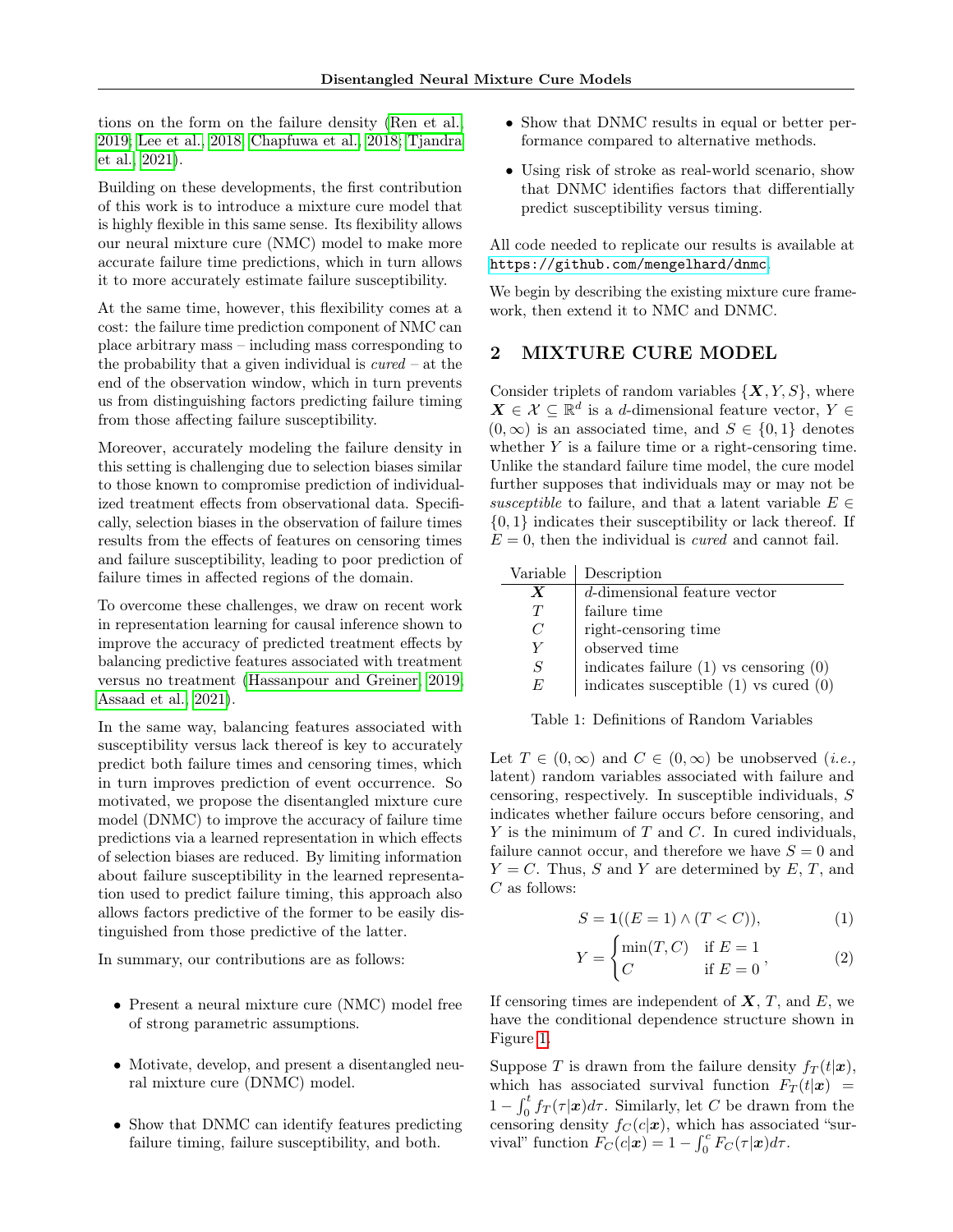<span id="page-2-0"></span>

Figure 1: Conditional dependence structure among observed (shaded) and unobserved (not shaded) random variables under independent censoring.

In the mixture cure model, the density  $p(y, s|x)$  is a mixture with components corresponding to susceptible versus cured individuals, respectively. In susceptible individuals, the model reduces to the standard failure time model. In cured individuals, on the other hand, failure cannot occur, so that  $\forall y \forall x$ , we have  $p(y, S =$  $1|\mathbf{x}, E = 1$  = 0, and the model reduces to the censoring density  $f_C(y|\mathbf{x})$ . This may be summarized as follows:

$$
p(y, S = s | \mathbf{x}, E = e) =
$$
  
\n
$$
\begin{cases}\nf_T(y | \mathbf{x}) F_C(y | \mathbf{x}) & \text{if } E = 1 \text{ and } S = 1 \\
F_T(y | \mathbf{x}) f_C(y | \mathbf{x}) & \text{if } E = 1 \text{ and } S = 0 \\
f_C(y | \mathbf{x}) & \text{if } E = 0 \text{ and } S = 0 \\
0 & \text{if } E = 0 \text{ and } S = 1\n\end{cases}
$$
(3)

Having specified the density conditioned on possible values of  $E$ , we complete our model specification by supposing that  $E \sim \text{Bern}(\sigma(h(\boldsymbol{x}))$ , where  $\sigma(\cdot)$  denotes the logistic (*i.e.*, sigmoid) function and  $h(\cdot): \mathcal{X} \to \mathbb{R}$ . Marginalizing over  $E$ , we may write the full model as:

$$
p(y, s|\mathbf{x}) = (\sigma(h(\mathbf{x})) f_T(y|\mathbf{x}) F_C(y|\mathbf{x}))^s
$$
  
 
$$
\times (\sigma(h(\mathbf{x})) F_T(y|\mathbf{x}) f_C(y|\mathbf{x})
$$
  
 
$$
+ (1 - \sigma(h(\mathbf{x})) f_C(y|\mathbf{x}))^{1-s}.
$$
 (4)

Once forms for  $f_T(y|\mathbf{x})$ ,  $f_C(y|\mathbf{x})$ , and  $h(\mathbf{x})$  have been specified, their parameters may be optimized to maximize the likelihood  $\sum_{\mathcal{D}} \log(p(y, s|\mathbf{x}))$  for a given dataset  $\mathcal{D} = {\mathbf{X}_i, Y_i, S_i}_{i=1}^N$ .

# 3 DISENTANGLING FAILURE PROBABILITY FROM FAILURE TIMING

Supposing independent censoring (see Figure [1\)](#page-2-0), we may omit  $f_C(y|\mathbf{x})$  and  $F_C(y|\mathbf{x})$  from the likelihood in [\(4\)](#page-2-1) when selecting parameters of  $f_T(y|\mathbf{x})$ ,  $f_C(y|\mathbf{x})$ . Our goals are to (a) learn parameters  $\theta_h$  of  $h(\boldsymbol{x})$ , *i.e.*, our model of failure susceptibility; (b) learn parameters  $\theta_T$ of  $f_T(y|\mathbf{x})$ , *i.e.*, our model of the failure density; and (c) identify factors within  $\boldsymbol{X}$  that are relevant to each.

However, our goal to disentangle failure probability from failure timing is complicated by several factors.

First, we wish to use a flexible model for  $f<sub>T</sub>$  that does not place assumptions on the distribution of failure times, which has been shown to yield superior performance across a range of failure time benchmark tasks [\(Miscouridou et al., 2018;](#page-9-5) [Lee et al., 2018;](#page-9-0) [Tjandra et al.,](#page-9-2) [2021\)](#page-9-2). In contrast to a standard failure time model, however, this lack of distributional assumptions makes the mixture cure model non-identifiable:  $f_T$  can ignore h by shifting mass corresponding to  $Pr(E = 0)$  (i.e., not susceptible) to the end of the observation window and scaling the remainder of its mass to compensate. This has no effect on the likelihood, but results in a degenerate mixture cure model that does not distinguish failure susceptibility from failure timing.

Second, the learning of  $f<sub>T</sub>$  is challenging due to two, closely related forms of selection bias:

- 1. In any failure time model, T is observed more often in individuals with earlier failure times, leading to poor estimation of  $f_T$  in regions of X associated with later failure times.
- 2. Unique to the cure model,  $T$  is observed more often in individuals who are susceptible to failure, leading to poor estimation of  $f<sub>T</sub>$  in regions of X associated with low susceptibility.

<span id="page-2-1"></span>To mitigate effects of selection bias and ensure information about failure susceptibility is captured by  $h$ , not  $f_T$ , we aim to learn an intermediate representation  $\Omega(\cdot): \mathcal{X} \to \Omega$  that will serve as the input to  $f_T$ , and that has three important, related properties: (a)  $\Omega$ does not contain information about failure susceptibility; (b) susceptible versus cured individuals have similar distributions over  $\Omega$ ; and (c) individuals with earlier versus later failure times have similar distributions over **Ω**. More precisely, we would like  $p_{\Omega}(\omega|S=0)$  to be similar to  $p_{\Omega}(\omega|S=1)$ ; and  $p_{\Omega}(\omega|E=0)$  to be similar to  $p_{\mathbf{\Omega}}(\omega|E=1)$ , where  $\omega = \Omega(x)$ .

Along with  $\Omega$ , we design additional representations  $\Phi(\cdot): \mathcal{X} \to \Phi$  and  $\Psi: \mathcal{X} \to \Psi$  to capture information predictive of failure susceptibility and information predictive of both susceptibility and timing, respectively, while applying regularization to limit the presence of redundant information across representations. The dependence of E and T on the representations  $\Phi$ ,  $\Psi$ , and  $\Omega$  is summarized in Figure [2\(](#page-4-0)a).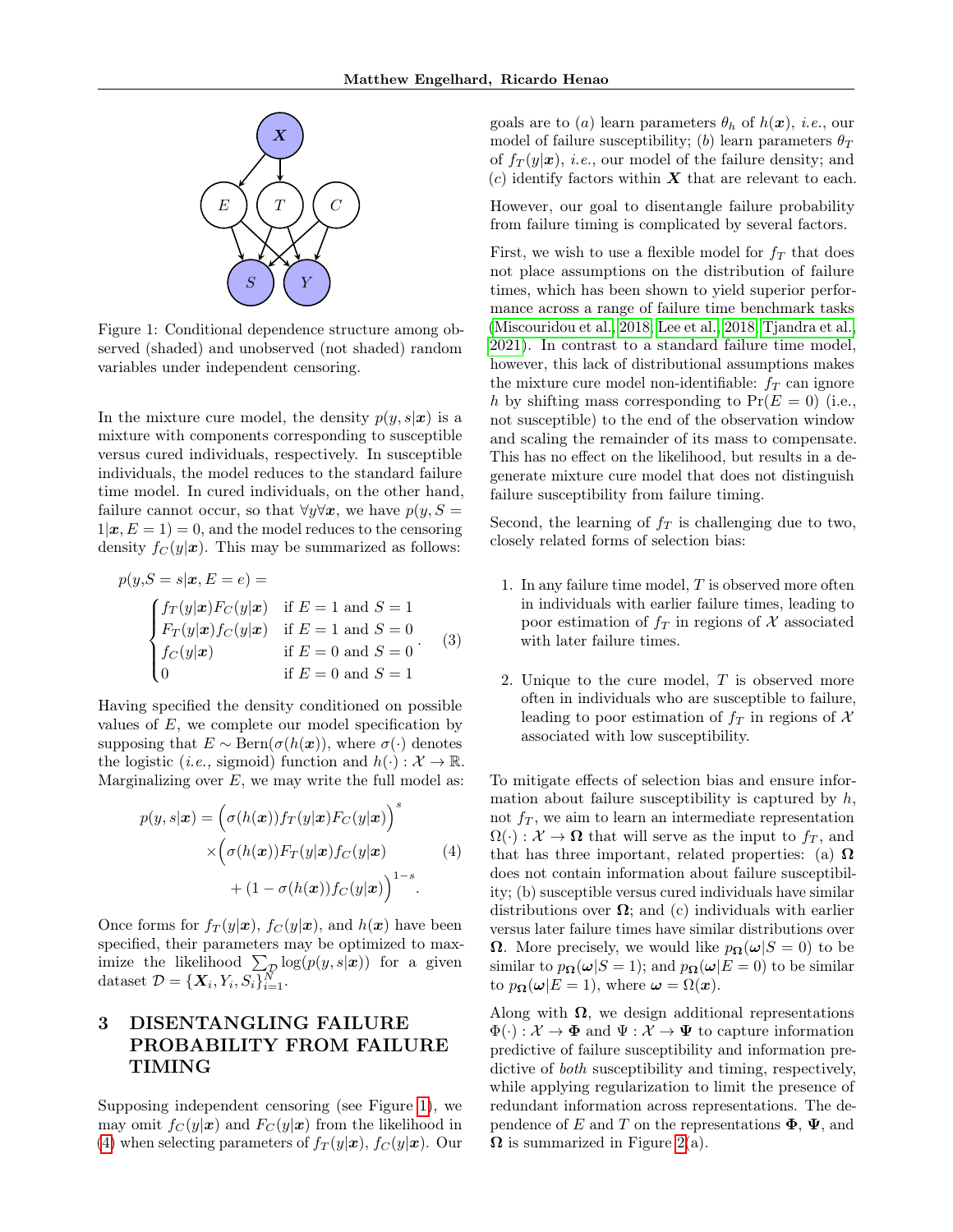Returning to  $\Omega$ , we enforce properties (a)-(c) by minimizing  $d(p_{\mathbf{\Omega}}(\omega|S=1), p_{\mathbf{\Omega}}(\omega|S=0)),$  where  $d(p,q)$ denotes the maximum mean discrepancy (MMD) [\(Gret](#page-9-6)[ton et al., 2012\)](#page-9-6) between the densities  $p$  and  $q$ . This ensures  $p_{\Omega}(\omega|S=0)$  is similar to  $p_{\Omega}(\omega|S=1)$ . We would also like  $p_{\Omega}(\omega|E=0)$  to be similar to  $p_{\Omega}(\omega|E=1)$ , but in contrast to  $S$ , which is observed, the failure susceptibility  $E$  is *not* observed, therefore we cannot minimize  $d(p_{\Omega}(\omega|E=1), p_{\Omega}(\omega|E=0))$  directly. However, we will show in Section [3.1](#page-3-0) that under typical conditions,  $d(p_{\mathbf{\Omega}}(\omega|S=1), p_{\mathbf{\Omega}}(\omega|S=0))$  is an upper bound on  $d(p_{\mathbf{\Omega}}(\omega|E=1), p_{\mathbf{\Omega}}(\omega|E=0)).$ 

Writing the complete collection of model parameters as  $\boldsymbol{\theta} = {\theta_T, \theta_h, \theta_{\Phi}, \theta_{\Psi}, \theta_{\Omega}}$ , we solve for:

$$
\operatorname*{argmin}_{\boldsymbol{\theta}} \left( \frac{1}{N} \sum_{i=1}^{N} -w_i \log p(y_i, s_i | \boldsymbol{x}_i; \boldsymbol{\theta}) + \lambda_d d(p_{\boldsymbol{\Omega}}(\boldsymbol{\omega}|S=1; \theta_{\boldsymbol{\Omega}}), p_{\boldsymbol{\Omega}}(\boldsymbol{\omega}|S=0; \theta_{\boldsymbol{\Omega}})) \right) \tag{5}
$$

$$
+ \lambda_R R(\boldsymbol{\theta}) \bigg),
$$

where  $\lambda_d$  and  $\lambda_R$  are hyperparameters weighting components of the loss corresponding to the distance  $d(\cdot, \cdot)$ and a regularizer  $R(\cdot)$ , respectively. In our experiments,  $R(\cdot)$  is an L2 penalty applied to all neural network parameters.

## <span id="page-3-0"></span>3.1 Bounding the Distance between Conditional Densities

We wish to minimize a distance between  $p_{\Omega}(\omega|S=0)$ and  $p_{\Omega}(\omega|S=1)$ , as well as between  $p_{\Omega}(\omega|E=0)$ and  $p_{\Omega}(\omega|E=1)$ , where  $\omega = \Omega(x)$ . Here we use the maximum mean discrepancy (MMD), a distance metric defined as follows:

$$
\text{MMD}[\mathcal{F}, p, q] \tag{6}
$$
\n
$$
:= \sup_{f \in \mathcal{F}} \left( \mathbb{E}_{z \sim p(z)}(f(z)) - \mathbb{E}_{z \sim q(z)}(f(z)) \right).
$$

**Claim 1.** Suppose  $p(x)$  is a mixture of a finite number of densities  $p_1, \ldots, p_K$ , with corresponding weights  $w_1, \ldots, w_K$ . Then  $d(p, q) \le \sum_{k=1}^K w_k d(p_k, q)$ .

*Proof.* Writing  $\mathbb{E}_{z \sim p(z)}(f(z))$  as  $\mathbb{E}_p(f(z))$ , we have:

$$
d(p,q) = \sup_{f \in \mathcal{F}} \left( \mathbb{E}_p(f(z)) - \mathbb{E}_q(f(z)) \right)
$$
  
= 
$$
\sup_{f \in \mathcal{F}} \left( \left[ \sum_{k=1}^K w_k \mathbb{E}_{p_k}(f(z)) \right] - \mathbb{E}_q(f(z)) \right)
$$
  
= 
$$
\sup_{f \in \mathcal{F}} \left( \sum_{k=1}^K w_k \left[ \mathbb{E}_{p_k}(f(z)) - \mathbb{E}_q(f(z)) \right] \right)
$$
  

$$
\leq \sum_{k=1}^K w_k \sup_{f \in \mathcal{F}} \left( \mathbb{E}_{p_k}(f(z)) - \mathbb{E}_q(f(z)) \right),
$$

where the equality between the second and third lines follows from the fact that  $\sum_{i=1}^{K} w_k = 1$ .  $\Box$  To make our notation more concise, let  $p_e = p_{\Omega}(\omega)E =$ 1), let  $p_{\neg s} = p_{\Omega}(\omega|S = 0)$ , let  $p_{\neg s,e} = p_{\Omega}(\omega|S = 1)$  $0, E = 1$ , and so on. Note that  $p_s = p_{s,e}$ , since  $Pr(S = 1, E = 0) = 0$ , and similarly  $p_{\neg e} = p_{\neg s, \neg e}$ , since  $Pr(S = 0, E = 1) = 0$ .

Consider  $d(p_e, p_{\neg e})$ , the distance between densities conditioned on the value of e; it is this distance we wish to minimize. Since  $e$  is not observed, we cannot minimize this quantity directly. However, there are two conditions under which we may justify minimizing  $d(p_s, p_{\neg s})$ instead.

Claim 2. Writing  $p_e$  as  $\alpha p_s + (1 - \alpha)p_{-s,e}$ , where  $\alpha = Pr(S = 1|E = 1);$  and  $p_{\neg s}$  as  $\beta p_{\neg e} + (1 - \beta)p_{\neg s, e}$ , where  $\beta = Pr(E = 0|S = 0)$ , the distance  $d(p_e, p_{\neg e})$  is bounded as follows:

$$
d(p_e, p_{\neg e}) \leq \alpha d(p_s, p_{\neg s})
$$
  
+( $\alpha$ (1 -  $\beta$ ) + (1 -  $\alpha$ )] $d(p_{\neg s,e}, p_{\neg e})$ . (7)

<span id="page-3-1"></span>Proof. See Appendix; the proof is straightforward from Claim 1 and properties of the metric  $d(\cdot, \cdot)$ .  $\Box$ 

Note that  $\beta = \Pr(E=0) / (\Pr(E=0) + (1-\alpha)\Pr(E=0))$ 1)) (see Appendix), so that  $\alpha \approx 1$  implies  $\beta \approx 1$ , and  $\alpha \approx 0$  implies  $\beta \approx \Pr(E = 0)$ . From this, we see that  $d(p_s, p \neg s)$  becomes an upper bound on  $d(p_e, p_{\neg e})$  as  $\alpha \rightarrow 1$ . However, this condition on  $\alpha$  implies that almost all failures are observed, in which case a standard failure time model would more suitable.

Importantly, there is a second, more applicable condition under which  $d(p_s, p_{\neg s})$  provides an upper bound on  $d(p_e, p_{\neg e})$ , namely when  $d(p_{\neg s,e}, p_{\neg e}) \leq d(p_s, p_{\neg s})$ . Recalling that  $p_{\neg s} = \beta p_{\neg e} + (1 - \beta) p_{\neg s, e}$ , this is satisfied when the representations  $\Omega(x)$  are more similar between the two subpopulations of individuals without observed events – in other words, those who are versus are not susceptible – than between individuals with observed events versus those without. Although this condition is not guaranteed to hold, we anticipate it will hold under typical conditions, which allows us to approximately match  $p_{\Omega}(\omega|E=0)$  to  $p_{\Omega}(\omega|E=1)$  by using  $S$ , which is observed, as a proxy for  $E$ , which is not. Our empirical results support this approach.

## 4 DEPENDENT CENSORING

In settings with covariate-dependent censoring, which is common in medical applications, accurately modeling the censoring density  $f_C$  is challenging due to selection bias similar to that described in the previous section:

1. C is observed more often for regions of  $\mathcal X$  associated with  $(a)$  later failure times, and  $(b)$  earlier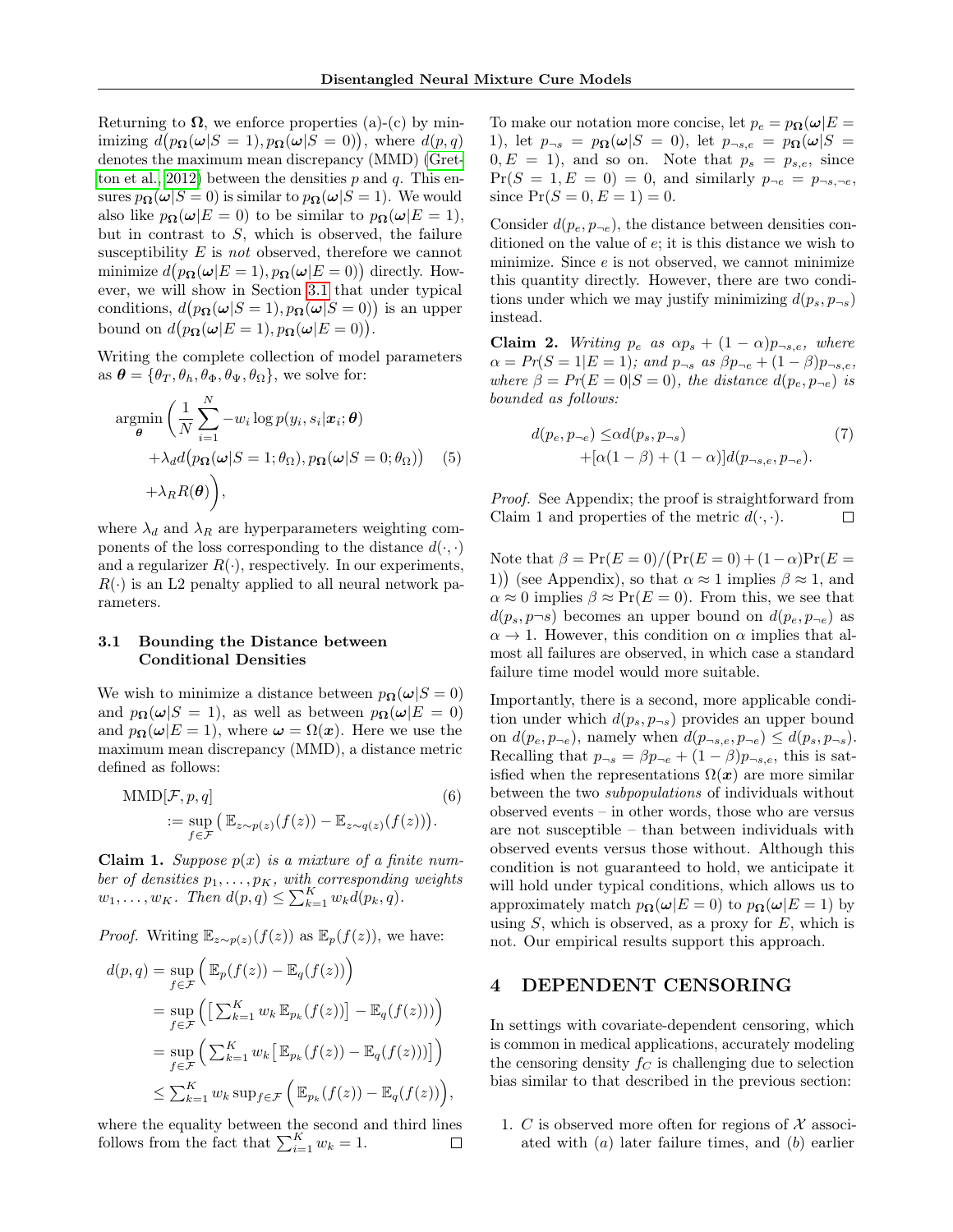<span id="page-4-0"></span>

(a)  $\Phi$ ,  $\Psi$ , and  $\Omega$  under independent censoring



(b)  $\Phi$ ,  $\Psi$ , and  $\Omega$  under dependent censoring

Figure 2: Conditional dependence structure among observed (shaded) and unobserved (not shaded) random variables, including the learned representations  $\Phi$ ,  $\Psi$ , and  $\Omega$ .

censoring times, leading to poor estimation of  $f_C$ in regions of  $X$  associated with earlier failure or later censoring.

2. Again, unique to the cure model, C is observed more often in individuals who are not susceptible to failure, leading to poor estimation of  $f_C$  in regions of  $X$  with high susceptibility in settings where early failure is common.

These effects are mitigated by the same strategy described to improve learning  $f<sub>T</sub>$ . As before, our goal is to learn a representation  $\Omega(\cdot): \mathcal{X} \to \Omega$  such that the density is similar for individuals with earlier versus later failure times as well as for susceptible versus cured individuals. The former can be achieved directly by minimizing  $d(p_{\mathbf{\Omega}}(\omega|S=1), p_{\mathbf{\Omega}}(\omega|S=0)).$  Under typical conditions this also achieves the latter objective, because  $d(p_{\mathbf{\Omega}}(\omega|S=1), p_{\mathbf{\Omega}}(\omega|S=0))$  is an upper bound on  $d(p_{\Omega}(\omega|E=1), p_{\Omega}(\omega|E=0))$  (Section [3.1\)](#page-3-0).

Note that for cases in which censoring times are observed in *all* individuals, including those with observed failure times, we may be interested in estimating the causal effect of failure on the censoring time. In this case, there is a counterfactual outcome that is never observed, namely, the censoring time had failure not occurred in individuals for whom failure did occur, and the censoring time had failure occurred in individuals for whom it did not. Although we defer this direction for future work, this direct connection to causal methods makes the relationship between this work and previous work to learn disentangled representations to more accurately estimate causal effects [\(Hassanpour](#page-9-3) [and Greiner, 2019\)](#page-9-3) more clear.

### 5 MODEL DESCRIPTIONS

All models compared in this work follow the approach described by [Miscouridou et al.](#page-9-5) [\(2018\)](#page-9-5), [Lee et al.](#page-9-0) [\(2018\)](#page-9-0), [Tjandra et al.](#page-9-2) [\(2021\)](#page-9-2), and others, which does not assume a specific form for the failure density. Instead, failure times are discretized by partitioning the time horizon  $(0, T<sub>max</sub>)$  into K intervals such that all intervals contain approximately the same number of events. The probability of failure in each interval is then predicted by neural network with softmax activation.

Disentangled Neural Mixture Cure (DNMC) The DNMC model was instantiated via encoder networks for the representations  $\Phi$ ,  $\Psi$ , and  $\Omega$ , which were parameterized by  $\theta_{\Phi}$ ,  $\theta_{\Psi}$ , and  $\theta_{\Omega}$ , respectively; as well as decoder networks  $f_T$ ,  $f_C$ , and  $h$ , which were parameterized by  $\theta_{f_T}$ ,  $\theta_{f_C}$ , and  $\theta_h$ , respectively. In our experiments, each encoder was comprised of a single fully-connected layer with 256 units and ReLU activation. For all DMNC models, the maximum mean discrepancy used a Gaussian kernel with bandwidth set based on the median heuristic [\(Garreau et al., 2017\)](#page-9-7), and loss as defined in [\(5\)](#page-3-1). To evaluate the effect of the inclusion of  $\Psi$  on performance and identification of features, we also explored DNMC-Ψ, which omits the encoder for  $\Psi$  such that  $f_T$  and  $f_C$  are functions of  $\Omega$  only, and h is a function of  $\Phi$  only. DNMC- $\Psi$  was otherwise identical to DNMC.

Neural Mixture Cure (NMC) The NMC model was instantiated via neural networks predicting  $f_T$ ,  $f_C$ , and  $h$ , respectively, directly from the input  $x$ . With the exception of the MMD term in [\(5\)](#page-3-1), which is omitted, the loss is identical to the DMNC loss. In our experiments, each network was comprised of two fully-connected lay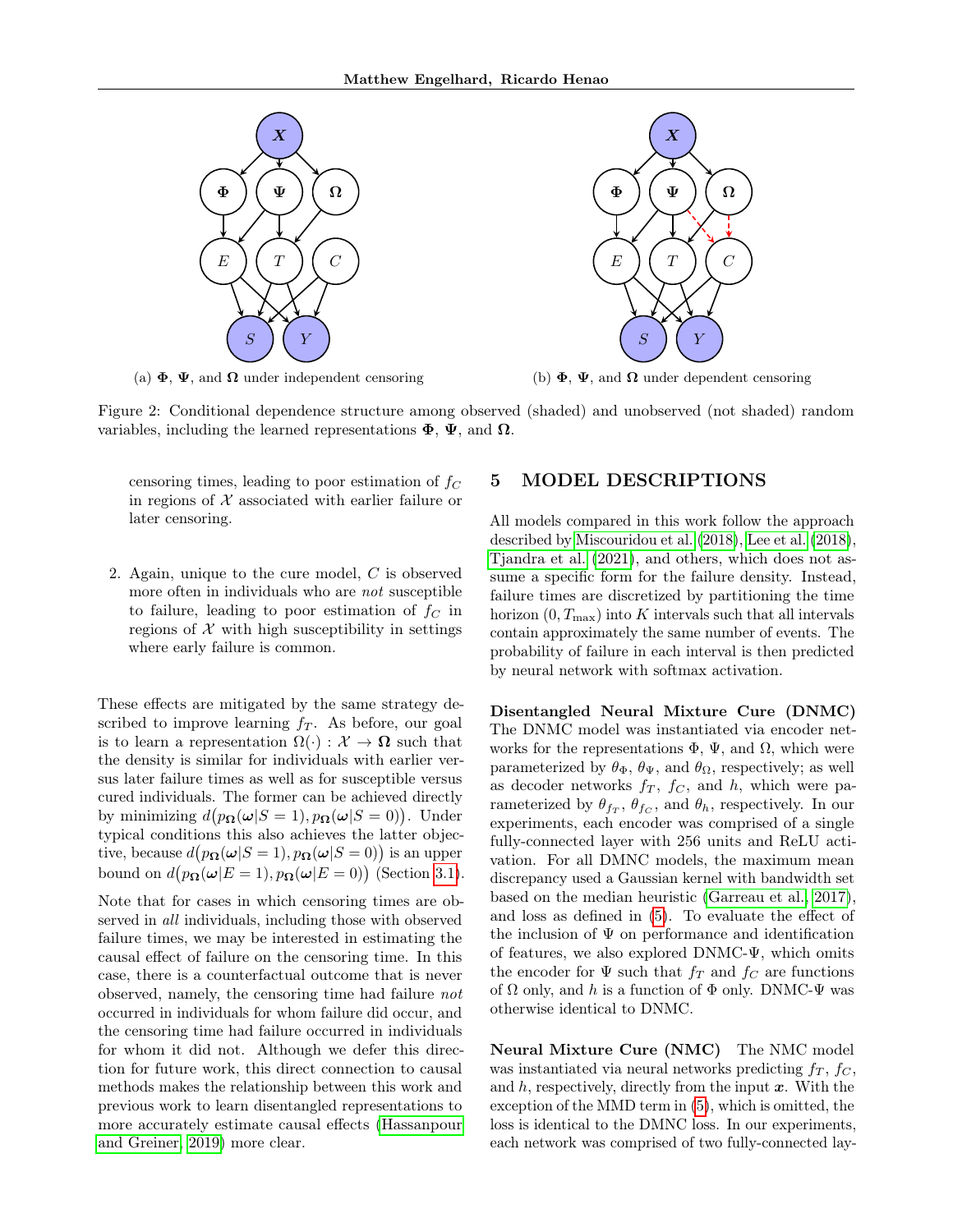ers of 256 units each, with ReLU activation, such that the total number of layers and hidden units in NMC matched that of DNMC. However, DNMC contains approximately  $3 \times 256^2$  additional parameters due to the fact that  $f_T$ ,  $f_C$ , and h are each based on two of the three latent representations  $\Phi$ ,  $\Psi$ , and  $\Omega$ .

Neural Survival (NSurv) The neural survival (NSurv) model is identical to NMC with the exception of the network predicting  $h$ , which is omitted. The NSurv loss corresponds to the standard failure time model. Equivalently,  $E$  is assumed to be 1 for all individuals. This model follows the approach to prediction of failure times used in [Miscouridou et al.](#page-9-5) [\(2018\)](#page-9-5), [Lee](#page-9-0) [et al.](#page-9-0) [\(2018\)](#page-9-0), [Tjandra et al.](#page-9-2) [\(2021\)](#page-9-2), which does not assume a specific form for the failure density.

Multilayer Perceptron (MLP) Finally, we compared all models to a simple MLP trained to predict the failure indicator S. This model is identical to the NMC sub-network predicting  $h$ , and is trained to minimize the cross-entropy loss between  $\sigma(h(\boldsymbol{x}))$  and S.

## 6 EXPERIMENTS

#### 6.1 Datasets

Northern Alberta Cancer Dataset (NACD) This dataset was analyzed by [Yu et al.](#page-9-8) [\(2011\)](#page-9-8) when developing the multi-task logistic regression approach to the prediction of failure times. It is publicly available, and was originally derived from the Alberta Cancer Registry by the University of Alberta Cross Cancer Institute. The dataset contains survival times for 2,402 cancer patients along with demographics, laboratory measurements, reported symptoms, and other features collected before the patient's first chemotherapy treatment. The survival time is right-censored in 879 patients (36.6%).

Study to Understand Prognoses and Preferences for Outcomes and Risks of Treatments (SUPPORT) This publicly available dataset, developed by [Knaus et al.](#page-9-9) [\(1995\)](#page-9-9), contains survival times for 9,105 seriously ill, hospitalized adult patients along with demographic information, medical history, physiologic and neurologic measures, and other features. The survival time is right-censored in 2904 patients  $(31.9\%).$ 

Pooled Stroke Risk Cohorts This dataset contains stroke occurrence and timing information pooled across three cohorts: the Framingham Offspring study  $(N=8,348)$  [\(Feinleib et al., 1975\)](#page-9-10), the Atherosclerosis Risk in Communities (ARIC) Study (N=23,158) [\(investigators, 1989\)](#page-9-11), and the Multi-Ethnic Study of Atherosclerosis (MESA) (N=6,390) [\(Bild et al., 2002\)](#page-9-12). Features include demographic information and cardiovascular and other medical history. Stroke was observed in 1,543 of the 37,896 total patients (4.1%).

#### 6.2 Performance Measures

AUC The area under the receiver operating characteristic (AUC) assesses binary classification performance of the learned  $p_{\phi_h}(e|\mathbf{x})$  in predicting the probability of failure susceptibility. It is calculated using standard methods on the test set based on the predicted  $p_{\phi_h}(e|\mathbf{x})$  and true E, when it is known. Since E is not directly observed, the performance of  $p_{\phi_h}(e|\mathbf{x})$ can only be assessed for experiments with synthetic data, semi-synthetic data, or synthetic censoring. For the NSurv model, which predicts only the failure density, AUC was calculated based on predicted expected failure times by sweeping a threshold across the full range of these predictions.

Time-Dependent Concordance Index (CI) Correct ordering of failure time predictions is typically assessed using the concordance index (CI) developed by [Harrell Jr et al.](#page-9-13) [\(1984\)](#page-9-13), which quantifies the degree to which the order of predicted failure risks agrees with the observed failure times. However, our model allows relative risk between individuals to vary over time. Thus, we instead use the time-dependent concordance index developed by [Antolini et al.](#page-9-14) [\(2005\)](#page-9-14), which compares individuals' predicted risk at observed failure times to the predicted risk at that time for other individuals with later failure times. Pairs of failure times contribute to the CI only if  $(a)$  both failure times are known, or (b) one failure time is known, the other is censored, and the known failure time occurs before the censoring time.

#### 6.3 Training and Evaluation

For all tasks, data were partitioned into training (∼60%), validation (∼20%), and test (∼20%) sets. In all experiments, the time horizon  $(0, T<sub>max</sub>)$  was partitioned into  $K = 10$  intervals. L2-regularization was used in all models with  $\lambda_R = 0.03$ , which was chosen because it maximized the performance of our primary baseline model, NSurv, on the NACD semi-synthetic validation set. This value was expected to perform well across all models due to the similarities in architectures and number of parameters. The strength of MMD regularization was also chosen based on performance on the NACD semi-synthetic validation set. Values above  $\lambda_d = 10$  tended to make training less stable and consistent. All models were evaluated on 12 different versions of the semi-synthetic and syn-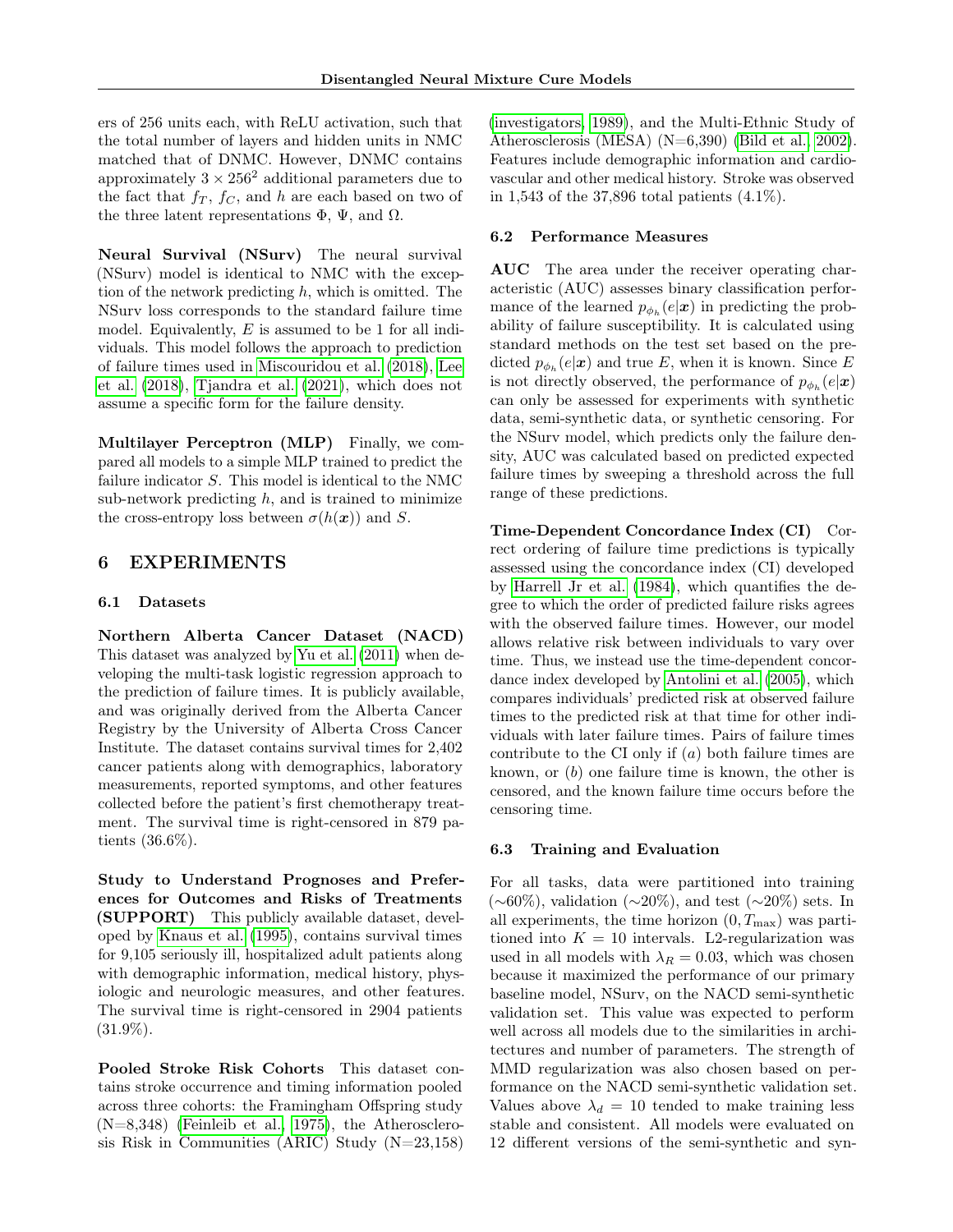<span id="page-6-0"></span>

| Dataset        | Model          | AUC             | CТ              |
|----------------|----------------|-----------------|-----------------|
|                | <b>DNMC</b>    | $.88 + .02$     | $.89 + .02$     |
| <b>NACD</b>    | $DNMC-\Psi$    | $.88 {\pm} .02$ | $.89 {\pm} .02$ |
| Semi-          | NMC            | $.88 + .02$     | $.89 {\pm} .02$ |
| Synthetic      | <b>NSurv</b>   | $.80{\pm} .08$  | $.88{\pm}.02$   |
|                | MLP            | $.75 {\pm} .08$ | N A             |
|                | <b>DNMC</b>    | $.79 {\pm} .06$ | $.88\pm.03$     |
| <b>SUPPORT</b> | $DNMC-\Psi$    | $.76{\pm}.11$   | $.88 + .02$     |
| Semi-          | $\mathbf{NMC}$ | $.80 {\pm} .05$ | $.87{\pm}.04$   |
| Synthetic      | <b>NSurv</b>   | $.69{\pm}.09$   | $.88 {\pm} .03$ |
|                | MLP            | $.71 + .11$     | N A             |

Table 2: Performance with known failure susceptibility (semi-synthetic data).

thetic censoring datasets generated with three different random seeds, and with four different degrees of overlap between factors affecting failure susceptibility and other factors. Hyperparameters were identical across all runs. Reported performance measures are the mean and standard deviation of each measure over all runs. All models were implemented in Tensorflow 2.4 [\(Abadi](#page-9-15) [et al., 2016\)](#page-9-15), trained via backpropagation with the Adam optimizer [\(Kingma and Ba, 2014\)](#page-9-16), a batch size of 100, learning rate of  $1 \times 10^{-3}$ , and no dropout.

#### 6.4 Performance on Semi-Synthetic Data

Evaluation of NMC and DNMC on semi-synthetic data is critical because failure susceptibility is unknown in real datasets, but must be known in order to evaluate our models' performance in predicting it. Moreover, to evaluate performance in identifying factors predicting failure susceptibility, failure timing, and both, these factors must also be known. However, we use real features from NACD and SUPPORT, providing a more realistic data distribution.

As described in the previous section, a total of 24 distinct semi-synthetic datasets were generated based on  $(a)$  two datasets (*i.e.*, NACD and SUPPORT),  $(a)$  three random seeds, and (b) four degrees of overlap (4, 8, 12, 16) in the factors affecting failure susceptibility, failure and censoring timing, and both. Specific features affecting susceptibility, timing, and both were selected at random, and 20 features in total were used in each run. Coefficients corresponding to each feature were drawn from a standard normal distribution and applied to determine the probability of failure susceptibility, which was then drawn from a Bernoulli distribution, and the failure and censoring times.

The mean and standard deviation of the AUC and CI across all semi-synthetic datasets is shown in Table [2.](#page-6-0) Note that the MLP model predicts only failure susceptibility and not the failure density, so only the AUC and not the CI is applicable.

<span id="page-6-1"></span>

| Dataset        | Model        | AUC             | CТ              |
|----------------|--------------|-----------------|-----------------|
|                | <b>DNMC</b>  | $.87 \pm .03$   | .70 $\pm .02$   |
| <b>NACD</b>    | $DMMC-\Psi$  | $.87 \pm .03$   | $.69 {\pm} .02$ |
| Synthetic      | <b>NMC</b>   | $.87 \pm .03$   | $.69 {\pm} .02$ |
| Censoring      | <b>NSurv</b> | $.87 \pm .03$   | $.69 {\pm} .02$ |
|                | MLP          | $.88 {\pm} .03$ | N A             |
|                | <b>DNMC</b>  | $.77 + .08$     | $.64 + .04$     |
| <b>SUPPORT</b> | $DNMC-\Psi$  | $.76{\pm}.08$   | $.63{\pm}.04$   |
| Synthetic      | <b>NMC</b>   | $.75{\pm}.10$   | $.63 {\pm} .05$ |
| Censoring      | <b>NSurv</b> | $.77 {\pm} .08$ | $.64 {\pm} .04$ |
|                | MLP          | $.76 {\pm} .10$ | ΝA              |

Table 3: Performance with known failure susceptibility (synthetic censoring data).



Figure 3: Predicted susceptibility to failure in  $(a)$  the cured population,  $(b)$  the portion of the susceptible population with no failure observed, and  $(c)$  the portion of the susceptible population with failure observed.

## 6.5 Performance on Real Data with Synthetic Censoring

While semi-synthetic data allows NMC and DNMC performance to be fully evaluated, the relationship between predictors and failure times may not be an adequate surrogate for real-world complexities. Using real failure times is therefore preferable, but failure susceptibility still must be known in order to evaluate the AUC of our models in predicting it. Thus, to further evaluate under more realistic conditions, we repeated our experiments with synthetic failure susceptibility, but real failure times. For individuals not susceptible to failure (synthetic) but with observed failure times (real), the failure time was changed to a censoring time.

Similar to the semi-synthetic datasets, a total of 24 synthetic censoring scenarios were considered. The mean and standard deviation of the AUC and CI across all synthetic censoring datasets is shown in Table [3.](#page-6-1)

Results across both the semi-synthetic datasets and real datasets with synthetic censoring show that NMC is consistently superior to NSurv and MLP. Furthermore, DNMC performance is equal to or better than NMC performance, while also permitting factors predicting failure susceptibility versus timing to be identified and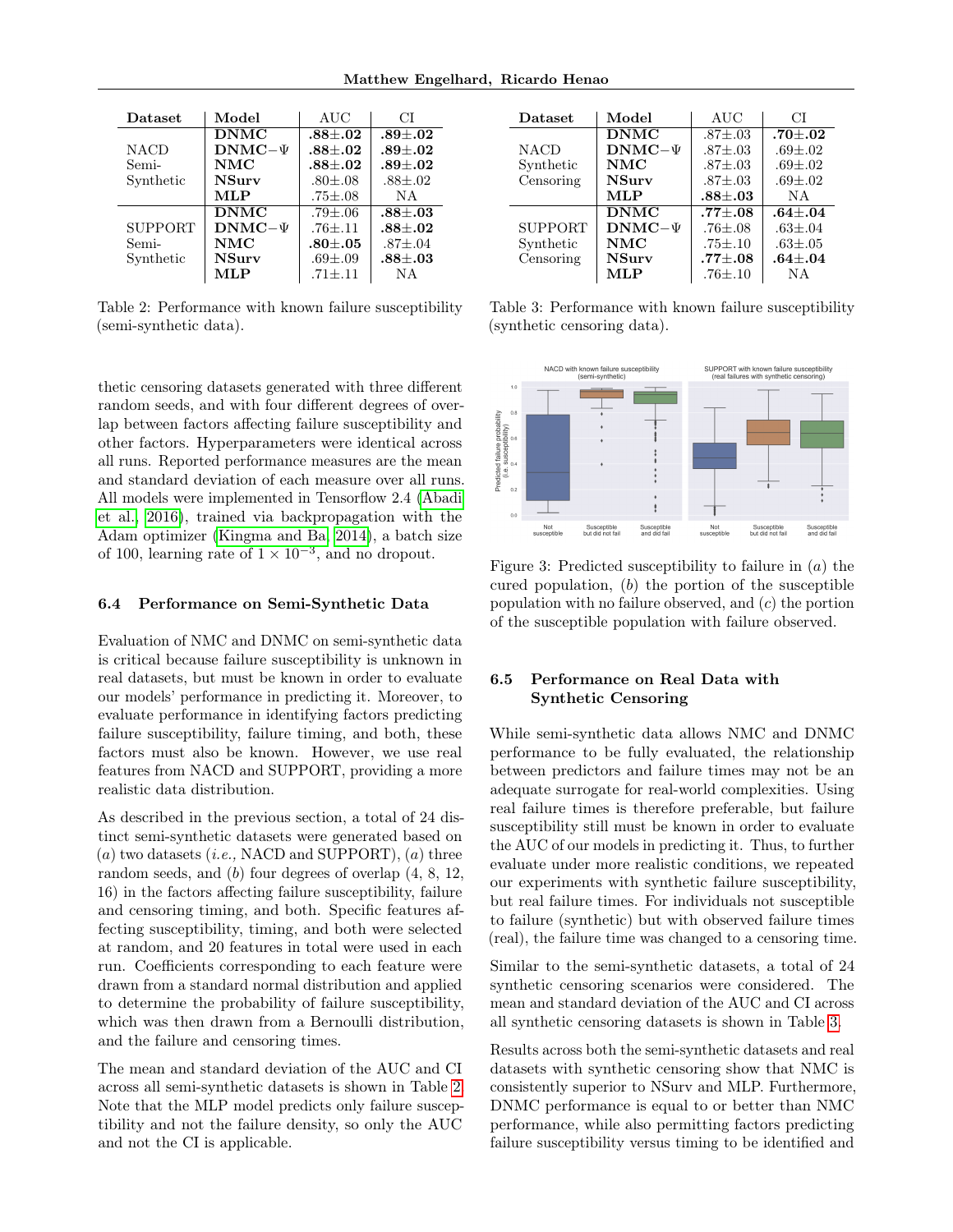differentiated.

## 6.6 Identification of Factors

The extent to which DNMC correctly identified factors affecting failure susceptibility, failure timing, and both was evaluated on the semi-synthetic datasets, and is summarized in Figure [4.](#page-8-12)

The presented values are based on coefficients in the first layer of the encoders for  $\Phi$ ,  $\Psi$ , and  $\Omega$ , respectively.  $\Phi$  is intended to capture factors predicting only E, failure susceptibility, which are known in the semisynthetic datasets. Similarly,  $\Omega$  is intended to capture factors predicting only  $T$ , the failure time, and  $C$ , the censoring time, which are also known. Finally,  $\Psi$  is designed to capture factors predicting  $E$  as well as  $T$ and C.

More precisely, these values are the average of the coefficients in the slice of a given layer corresponding to the features it is intended to capture, which should be large. This is contrasted with the average value of coefficients in the complementary slice, which should be small. As Figure [4](#page-8-12) shows, identification of these factors is more effective with stronger MMD penalty  $\lambda_d$ , as expected and intended. For  $\lambda_d$  values below 0.1, identification of factors was poor. For values of  $\lambda_d$ between 1 and 10, identification gradually improved without loss of performance. However, when values were increased beyond 10, training became less stable and consistent.

### 6.7 Analysis of Stroke Risk

Prediction of stroke is a suitable application for the mixture cure framework, because not all individuals are susceptible to stroke. Furthermore, understanding which risk factors predict stroke susceptibility, stroke timing, and both is of considerable clinical interest. Applying DNMC to the previously described pooled stroke risk cohorts therefore provided an opportunity to demonstrate its potential clinical value.

All models were applied and had similar prediction performance  $(CI = 0.72)$  on a held-out test set with approximately equal numbers of participants from each of the three cohorts. Additionally, average DNMC coefficients corresponding to each feature in the first layer of  $\Omega$  and  $\Phi$ , respectively, were used to quantify the importance of that feature on stroke timing and susceptibility, respectively. Results are shown in Table [4.](#page-7-0)

Not surprisingly, current age has the greatest effect on the predicted time until stroke occurrence, which is consistent with well-known increases in stroke rates with age. In contrast, age has much less effect on predicted susceptibility, which may be viewed as the

<span id="page-7-0"></span>

|                       | Effect on |                 | Effect on |
|-----------------------|-----------|-----------------|-----------|
| Predictor             | Timing    | Predictor       | Suscept.  |
| Age                   | 1.0       | L Vent Hyp      | 1.0       |
| Total Chol            | 0.81      | Systolic BP     | 0.97      |
| Systolic BP           | 0.79      | Hx of CVD       | 0.91      |
| HDL Chol              | 0.70      | Atrial Fib      | 0.87      |
| Curr Smoker           | 0.56      | On BP Med       | 0.85      |
| Sex                   | 0.56      | <b>Diabetes</b> | 0.80      |
| H <sub>x</sub> of CVD | 0.37      | Sex             | 0.79      |
| <b>Diabetes</b>       | 0.36      | Curr Smoker     | 0.73      |
| On BP Med             | 0.35      | Total Chol      | 0.69      |
| L Vent Hyp            | 0.33      | HDL Chol        | 0.64      |
| Atrial Fib            | 0.15      | Age             | 0.57      |

Table 4: Predictors ordered by their effects on stroke timing (left) and stroke susceptibility (right), as quantified by the average coefficient magnitude in the first layer of the encoder for  $\Omega$  and  $\Phi$ , respectively. Values are relative to the largest value to conserve space.

individual's lifetime stroke probability. Other results are more difficult to interpret, but it is notable that aside from current age, total cholesterol has the most profound effect on the predicted time until stroke occurrence. Moreover, susceptibility is predominantly associated with other cardiovascular conditions such as left ventricular hypertrophy (L Vent Hyp), atrial fibrillation (Atrial Fib) and history of cardiovascular disease (Hx of CVD).

While AUC cannot be evaluated in this setting, since stroke susceptibility is unknown in patients without an observed stroke, comparing the predicted probability of stroke susceptibility between individuals who had a stroke versus others shows a large effect size between groups (Cohen's  $d = 0.61$ ). This effect was statistically significant (Mann-Whitney  $U = 907093$ ;  $p < 10^{-26}$ ).

# 7 CONCLUSIONS

The mixture cure model is designed to predict failure or event times that occur in some individuals and not in others. In this paper, we introduced a neural mixture cure model that extends the recent development of flexible, neural network based failure time models to the mixture cure setting. Drawing on parallels to causal inference and representation learning, we then developed the disentangled neural mixture cure model, which ensures factors predicting failure susceptibility are distinguished from those predicting failure timing while also mitigating effects of selection bias to improve prediction of failure and censoring times. Results on semi-synthetic data showed that this approach allows factors predicting failure susceptibility versus timing to be identified. We then applied this approach to identify factors predicting stroke susceptibility versus timing and observed that such factors are distinct and consis-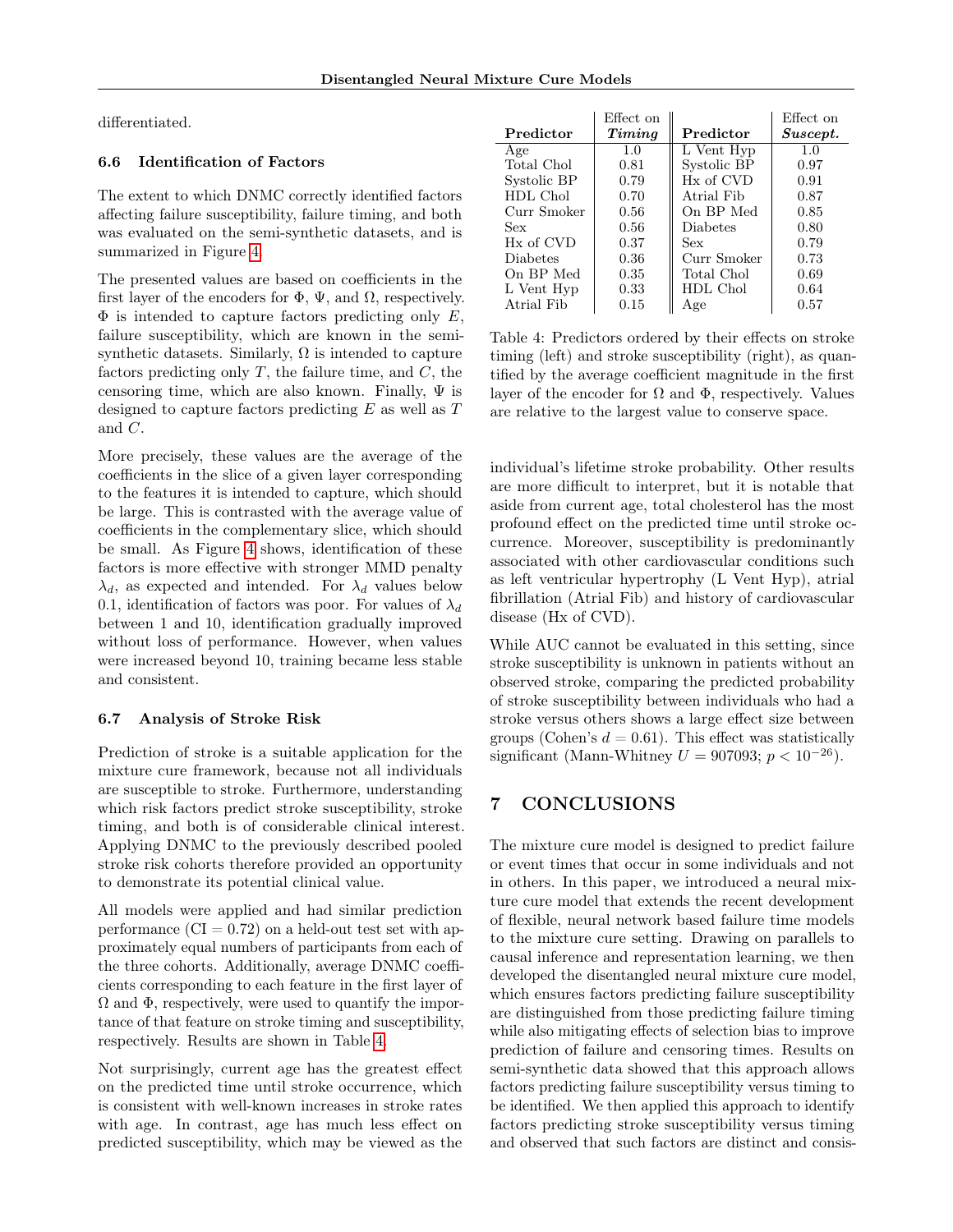<span id="page-8-12"></span>

Figure 4: Correct identification of features affecting failure timing, failure susceptibility, and both in DNMC models with weak ( $\lambda_d=1.0$ ) versus strong ( $\lambda_d=10.0$ ) MMD regularization on  $\Omega$ . Model coefficients corresponding to the true features are larger than other coefficients, and this effect is more pronounced with stronger regularization  $(\lambda_d = 10.0)$ . Weak regularization  $(\lambda_d \ll 1.0)$  resulted in poor identification, and excessive regularization  $(\lambda_d \gg 10.0)$  led to inconsistent performance.

tent with clinical reasoning. As future work we will seek to extend the proposed approach for counterfactual prediction for comparative effectiveness applications.

#### Acknowledgements

This research was supported in part by NIH/NIDDK R01-DK123062, NIH/NINDS R61-NS120246, and ONR.

#### References

- <span id="page-8-0"></span>Vern T Farewell. The use of mixture models for the analysis of survival data with long-term survivors. Biometrics, pages 1041–1046, 1982.
- <span id="page-8-1"></span>David R Cox. Regression models and life-tables. Journal of the Royal Statistical Society: Series B (Methodological), 34(2):187–202, 1972.
- <span id="page-8-2"></span>Lee-Jen Wei. The accelerated failure time model: a useful alternative to the cox regression model in survival analysis. Statistics in medicine, 11(14-15): 1871–1879, 1992.
- <span id="page-8-3"></span>Maïlis Amico, Ingrid Van Keilegom, and Catherine Legrand. The single-index/cox mixture cure model. Biometrics, 75(2):452–462, 2019.
- <span id="page-8-4"></span>Liming Xiang, Xiangmei Ma, and Kelvin KW Yau. Mixture cure model with random effects for clustered interval-censored survival data. Statistics in Medicine, 30(9):995–1006, 2011.
- <span id="page-8-5"></span>Jiajia Zhang and Yingwei Peng. A new estimation method for the semiparametric accelerated failure time mixture cure model. Statistics in medicine, 26 (16):3157–3171, 2007.
- <span id="page-8-6"></span>Regula S von Allmen, Salome Weiss, Hendrik T Tevaearai, Christoph Kuemmerli, Christian Tinner, Thierry P Carrel, Juerg Schmidli, and Florian Dick. Completeness of follow-up determines validity of study findings: results of a prospective repeated measures cohort study. PLoS One, 10(10), 2015.
- <span id="page-8-7"></span>John F Dovidio and Susan T Fiske. Under the radar: how unexamined biases in decision-making processes in clinical interactions can contribute to health care disparities. American journal of public health, 102 (5):945–952, 2012.
- <span id="page-8-8"></span>Panpan Zheng, Shuhan Yuan, and Xintao Wu. SAFE: A Neural Survival Analysis Model for Fraud Early Detection. Proceedings of the AAAI Conference on Artificial Intelligence, 33:1278–1285, July 2019. ISSN 2374-3468, 2159-5399. doi: 10.1609/aaai.v33i01. 33011278.
- <span id="page-8-9"></span>Jared L. Katzman, Uri Shaham, Alexander Cloninger, Jonathan Bates, Tingting Jiang, and Yuval Kluger. DeepSurv: personalized treatment recommender system using a Cox proportional hazards deep neural network. BMC Medical Research Methodology, 18(1):24, December 2018. ISSN 1471-2288. doi: 10.1186/s12874-018-0482-1.
- <span id="page-8-10"></span>Håvard Kvamme, Ørnulf Borgan, and Ida Scheel. Timeto-Event Prediction with Neural Networks and Cox Regression. arXiv:1907.00825 [cs, stat], September 2019. arXiv: 1907.00825.
- <span id="page-8-11"></span>Kan Ren, Jiarui Qin, Lei Zheng, Zhengyu Yang, Weinan Zhang, Lin Qiu, and Yong Yu. Deep recurrent survival analysis. In Proceedings of the AAAI Conference on Artificial Intelligence, volume 33, pages 4798–4805, 2019.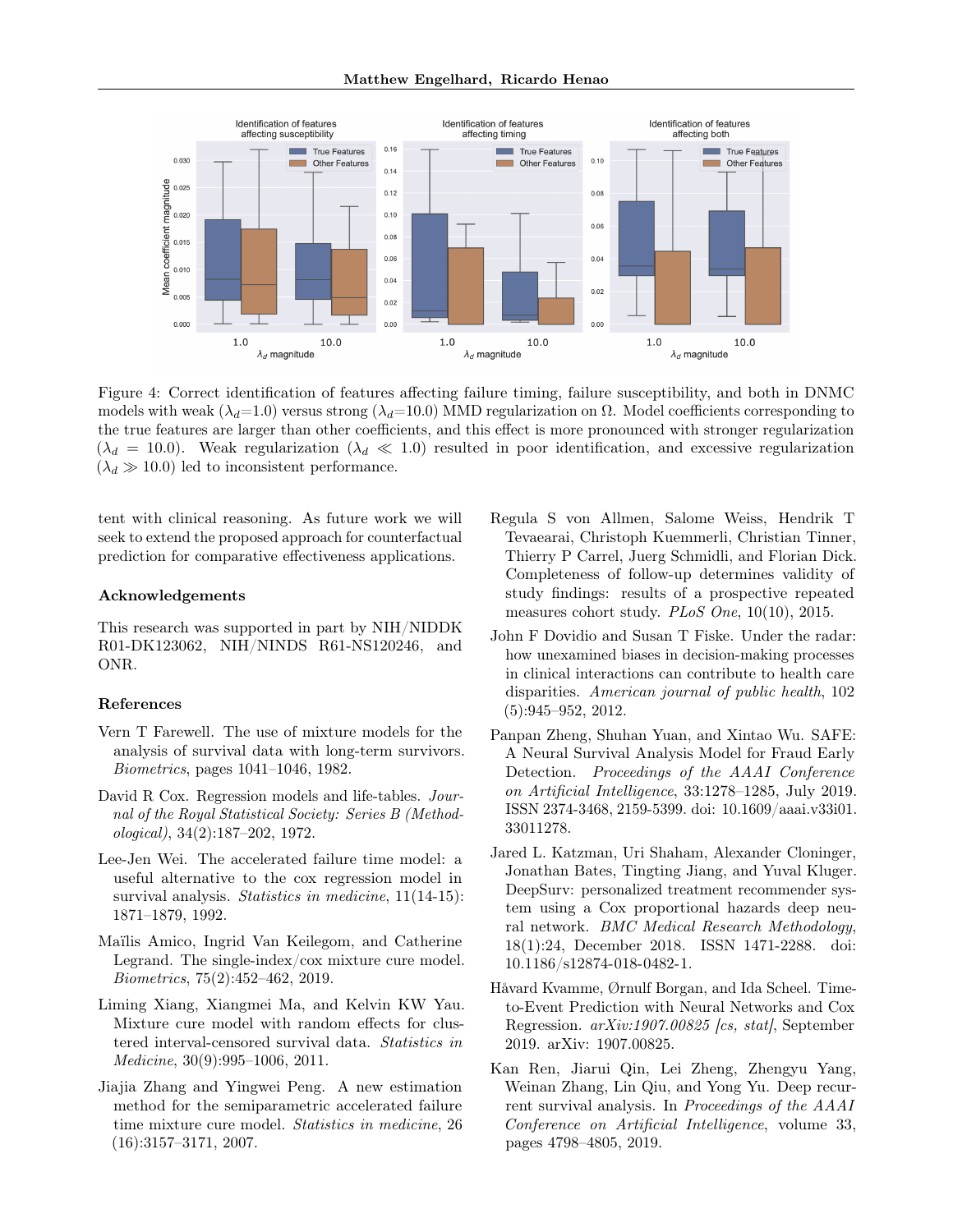- <span id="page-9-0"></span>Changhee Lee, William R Zame, Jinsung Yoon, and Mihaela van der Schaar. Deephit: A deep learning approach to survival analysis with competing risks. In Thirty-Second AAAI Conference on Artificial Intelligence, 2018.
- <span id="page-9-1"></span>Paidamoyo Chapfuwa, Chenyang Tao, Chunyuan Li, Courtney Page, Benjamin Goldstein, Lawrence Carin, and Ricardo Henao. Adversarial time-to-event modeling. In International Conference on Machine Learning, pages 735–744, 2018.
- <span id="page-9-2"></span>Donna Tjandra, Yifei He, and Jenna Wiens. A hierarchical approach to multi-event survival analysis. In Proceedings of the AAAI Conference on Artificial Intelligence, volume 35, pages 591–599, 2021.
- <span id="page-9-3"></span>Negar Hassanpour and Russell Greiner. Learning disentangled representations for counterfactual regression. In International Conference on Learning Representations, 2019.
- <span id="page-9-4"></span>Serge Assaad, Shuxi Zeng, Chenyang Tao, Shounak Datta, Nikhil Mehta, Ricardo Henao, Fan Li, and Lawrence Carin Duke. Counterfactual representation learning with balancing weights. In Arindam Banerjee and Kenji Fukumizu, editors, Proceedings of The 24th International Conference on Artificial Intelligence and Statistics, volume 130 of Proceedings of Machine Learning Research, pages 1972–1980. PMLR, 13–15 Apr 2021. URL [https://proceedings.mlr.](https://proceedings.mlr.press/v130/assaad21a.html) [press/v130/assaad21a.html](https://proceedings.mlr.press/v130/assaad21a.html).
- <span id="page-9-5"></span>Xenia Miscouridou, Adler Perotte, Noemie Elhadad, and Rajesh Ranganath. Deep survival analysis: Nonparametrics and missingness. In Machine Learning for Healthcare Conference, page 244–256. PMLR, 2018.
- <span id="page-9-6"></span>Arthur Gretton, Karsten M. Borgwardt, Malte J. Rasch, Bernhard Schölkopf, and Alexander Smola. A kernel two-sample test. Journal of Machine Learning Research, 13(25):723–773, 2012. URL <http://jmlr.org/papers/v13/gretton12a.html>.
- <span id="page-9-7"></span>Damien Garreau, Wittawat Jitkrittum, and Motonobu Kanagawa. Large sample analysis of the median heuristic. *arXiv preprint arXiv:1707.07269*, 2017.
- <span id="page-9-8"></span>Chun-Nam Yu, Russell Greiner, Hsiu-Chin Lin, and Vickie Baracos. Learning patient-specific cancer survival distributions as a sequence of dependent regressors. Advances in neural information processing systems, 24:1845–1853, 2011.
- <span id="page-9-9"></span>William A Knaus, Frank E Harrell, Joanne Lynn, Lee Goldman, Russell S Phillips, Alfred F Connors, Neal V Dawson, William J Fulkerson, Robert M Califf, Norman Desbiens, et al. The support prognostic model: Objective estimates of survival for seriously ill hospitalized adults. Annals of internal medicine, 122(3):191–203, 1995.
- <span id="page-9-10"></span>Manning Feinleib, William B Kannel, Robert J Garrison, Patricia M McNamara, and William P Castelli. The framingham offspring study. design and preliminary data. Preventive medicine, 4(4):518–525, 1975.
- <span id="page-9-11"></span>The ARIC investigators. The atherosclerosis risk in communities (aric) study: Design and objectives. American Journal of Epidemiology, 129(4):687–702, 1989.
- <span id="page-9-12"></span>Diane E Bild, David A Bluemke, Gregory L Burke, Robert Detrano, Ana V Diez Roux, Aaron R Folsom, Philip Greenland, David R JacobsJr, Richard Kronmal, Kiang Liu, et al. Multi-ethnic study of atherosclerosis: objectives and design. American journal of epidemiology, 156(9):871–881, 2002.
- <span id="page-9-13"></span>Frank E Harrell Jr, Kerry L Lee, Robert M Califf, David B Pryor, and Robert A Rosati. Regression modelling strategies for improved prognostic prediction. Statistics in medicine, 3(2):143–152, 1984.
- <span id="page-9-14"></span>Laura Antolini, Patrizia Boracchi, and Elia Biganzoli. A time-dependent discrimination index for survival data. Statistics in medicine, 24(24):3927–3944, 2005.
- <span id="page-9-15"></span>Martín Abadi, Paul Barham, Jianmin Chen, Zhifeng Chen, Andy Davis, Jeffrey Dean, Matthieu Devin, Sanjay Ghemawat, Geoffrey Irving, Michael Isard, et al. Tensorflow: A system for large-scale machine learning. In 12th {USENIX} Symposium on Operating Systems Design and Implementation ({OSDI} 16), pages 265–283, 2016.
- <span id="page-9-16"></span>Diederik P Kingma and Jimmy Ba. Adam: A method for stochastic optimization. arXiv preprint arXiv:1412.6980, 2014.
- <span id="page-9-17"></span>Alexandre Lacoste, Alexandra Luccioni, Victor Schmidt, and Thomas Dandres. Quantifying the carbon emissions of machine learning. arXiv preprint arXiv:1910.09700, 2019.